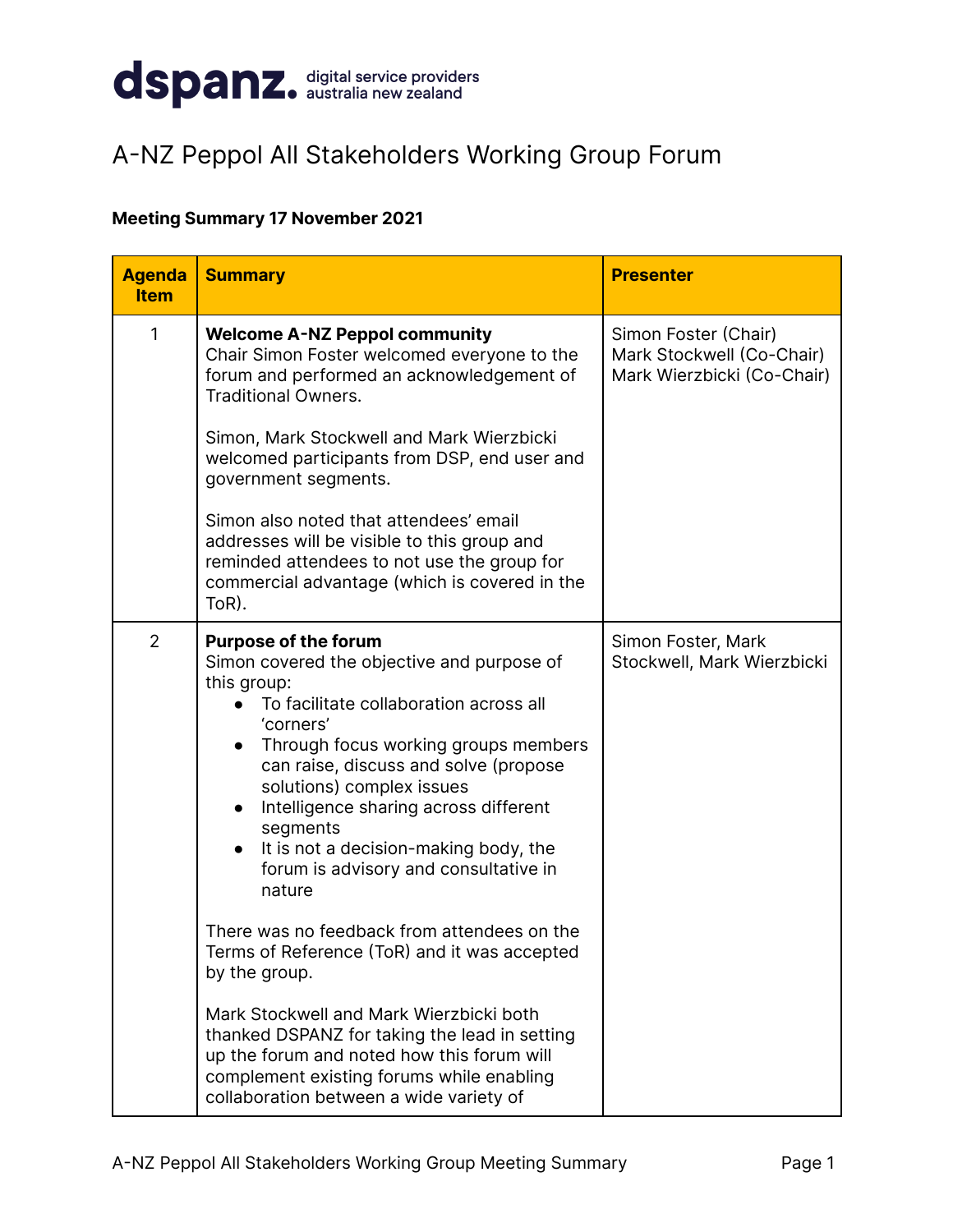## dspanz. digital service providers

|   | stakeholders.                                                                                                                                                                                                                                                                                           |              |
|---|---------------------------------------------------------------------------------------------------------------------------------------------------------------------------------------------------------------------------------------------------------------------------------------------------------|--------------|
|   | Attendees were encouraged to contact<br>DSPANZ, ATO or MBIE if they were looking to<br>have private conversations.                                                                                                                                                                                      |              |
| 3 | <b>Focus groups</b><br>Understandably, due to the interest in the<br>forum, issues will be explored through smaller<br>focus groups that report back to the forum<br>which will meet three times per year.                                                                                              | Simon Foster |
|   | Participation in focus groups will be managed<br>through EOI. Interested participants can email<br>DSPANZ or AU or NZ PAs and state your role<br>and why you are interested.                                                                                                                            |              |
|   | Aside from general consultation topics, focus<br>working groups will be kept small with a<br>maximum 15 members but this will be<br>dependent on the complexity of the topic. It's<br>expected that each focus group will need to<br>cover all interested and/or impacted sectors in<br>the membership. |              |
|   | Outcomes from the forum and focus groups will<br>be shared on the DSPANZ website with<br>information also shared on the A-NZ Peppol<br>GitHub.                                                                                                                                                          |              |
| 4 | Topics / problem statements<br>Chi-Ho Yeung, Simon and Hilary Appleton<br>covered each of the potential topics and why<br>they have been identified. These topics were<br>prioritised by the group.                                                                                                     | All          |
|   | The group split into five breakout rooms to<br>discuss the topics in more detail and rate them<br>on three factors:<br>Impact / relevance<br>Level of difficulty<br>Timeline / level of urgency                                                                                                         |              |
|   | Following the breakout sessions, each room<br>lead gave a summary of their discussions.<br>There seemed to be commonality amongst<br>many of the groups with invoice response,<br>consistent data mapping and invoice routing                                                                           |              |